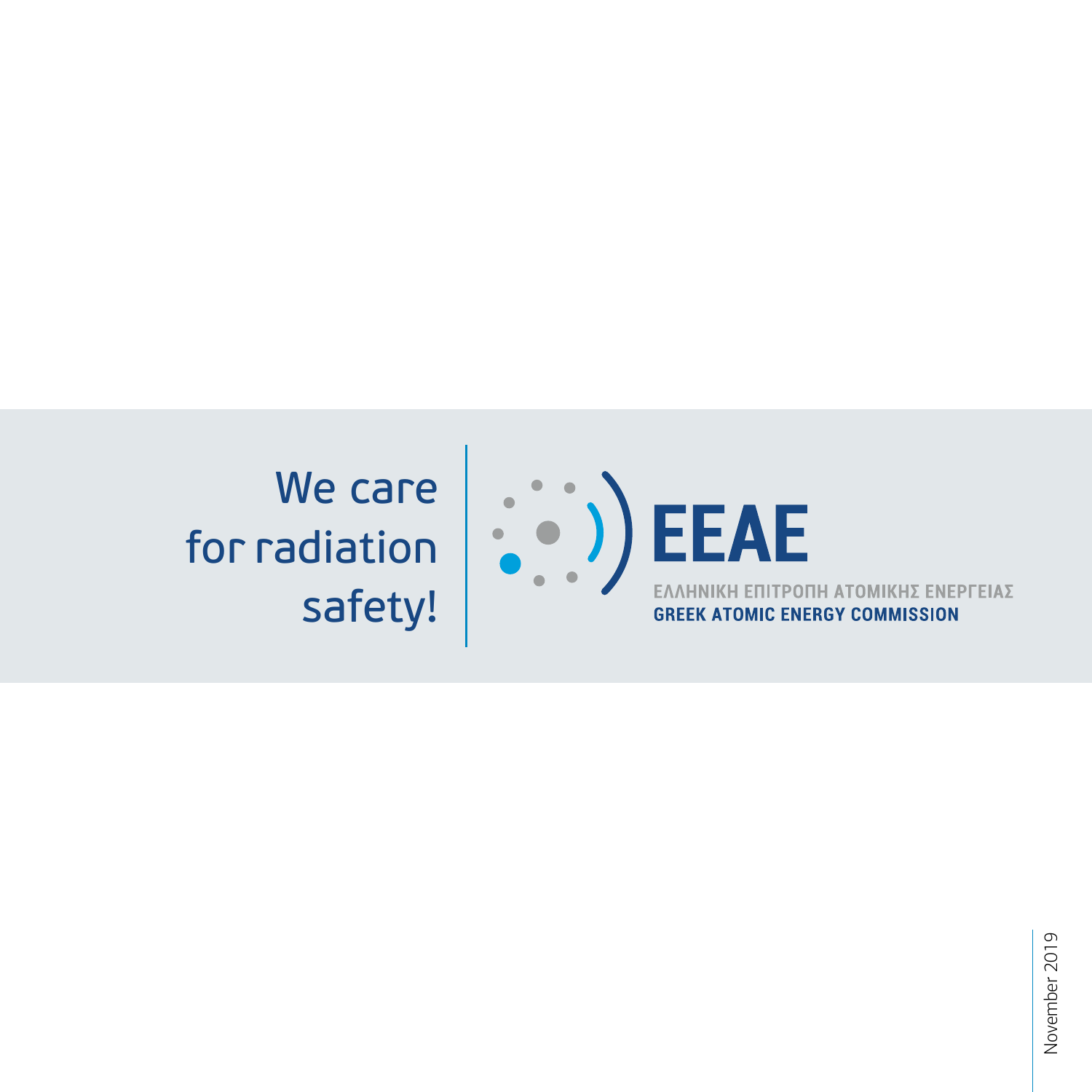## **> Profile**

The Greek Atomic Energy Commission (EEAE) is the **national regulatory authority**, competent for the regulatory control and supervision in the fields of nuclear energy, nuclear technology, radiological and nuclear safety, and radiation protection.

**EEAE's mission** is to protect the public, the occupationally exposed workers and the environment from ionizing and artificially produced non-ionizing radiation.

EEAE operates as legal person of public law, supervised by the General Secretariat for Research and Technology of the Ministry of Development and Investments. EEAE as regulatory authority, enjoys independence in its regulatory decision-making, in accordance with the national and European legislation.

#### EEAE:

#### **Establishes nuclear and radiation safety rules by:**

- » drafting and promoting legislation;
- » issuing regulations and guidelines.

#### **Ensures compliance with the legal framework, notably by:**

- » regulating practices with ionizing radiation carried out in medical laboratories, hospitals, industries, research facilities, etc.;
- » carrying out inspections and/or measurements in organizations and facilities using ionizing and non-ionizing radiation;
- » monitoring the levels of radioactivity in the environment;
- monitoring the doses received by occupationally exposed workers;
- » providing ongoing education and training;
- » raising public awareness about radiation and providing information to the State authorities on a regular basis.

#### **Having safety as top priority:**

- » cooperates with interested parties and institutional bodies to promote and strengthen the safety culture;
- » provides high quality services, with state-of-the-art equipment and laboratory infrastructure;
- » serves scientific excellence in research.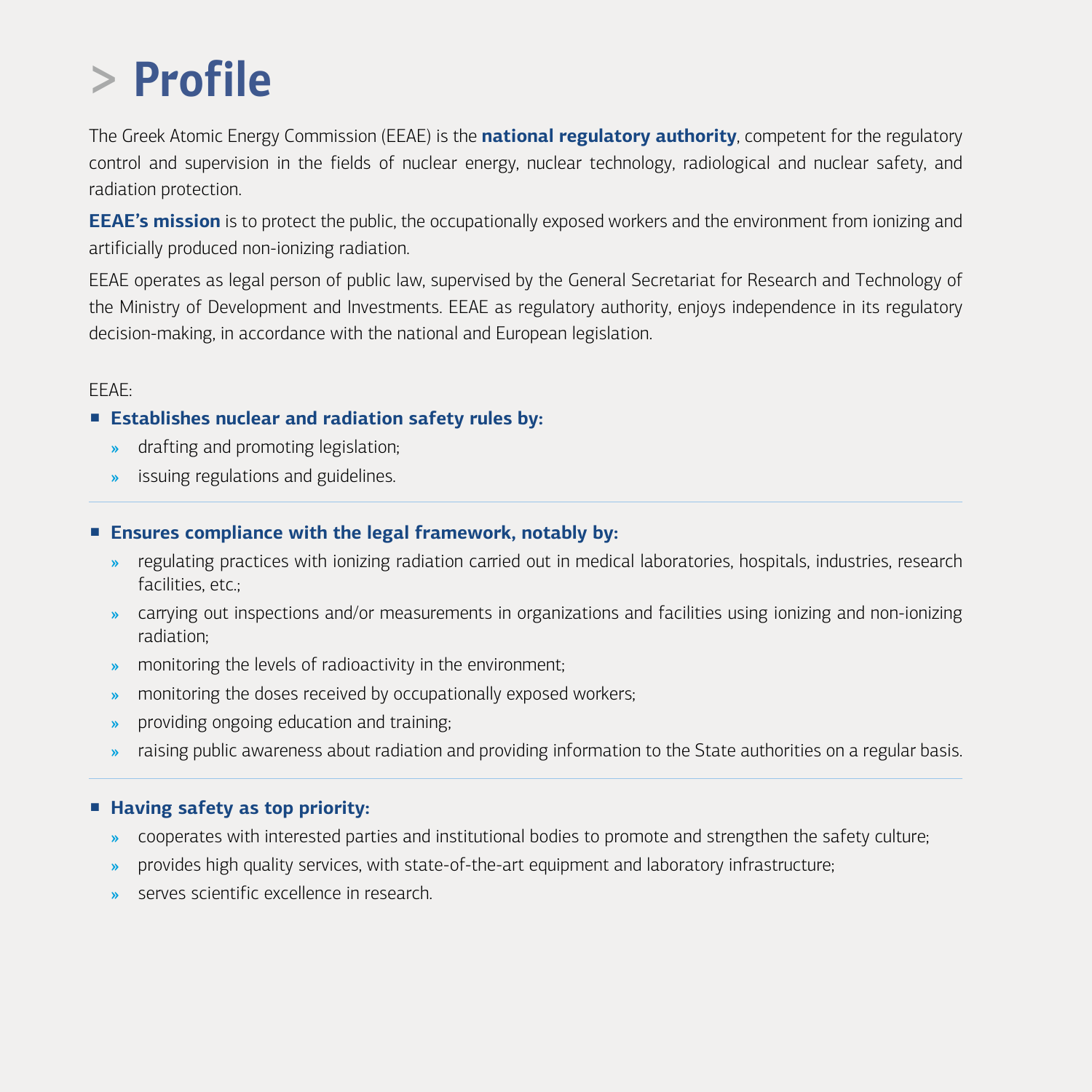## **> Main activities responsibilities**

#### **Legislation regulations:**  preparation and promotion of legislative

documents – issuance of regulatory decisions.

**Regulatory control** of ionizing radiation practices (medicine, industry, research, etc.), including practices involving naturally-occurring radioactive material, as well as the transport of radioactive materials.

The regulatory control is based on a graded approach and includes:

- a) the review and assessment of the submitted information and supporting documents;
- b) the notification or authorisation (registration or licensing) of practices;
- c) radiation protection inspections in undertakings where ionizing radiation practices are carried-out;
- d) enforcement actions, in cases of non-compliance with the regulatory framework.
- **Coordination and supervision** of the national environmental radioactivity monitoring programme.
- **Operation** of the telemetric environmental radioactivity monitoring network
- **Radon measurements** in dwellings and workplaces.
- **Participation** in actions to combat the illicit trafficking of radioactive materials.

**Response to radiological or nuclear emergencies** and participation in emergency response plans.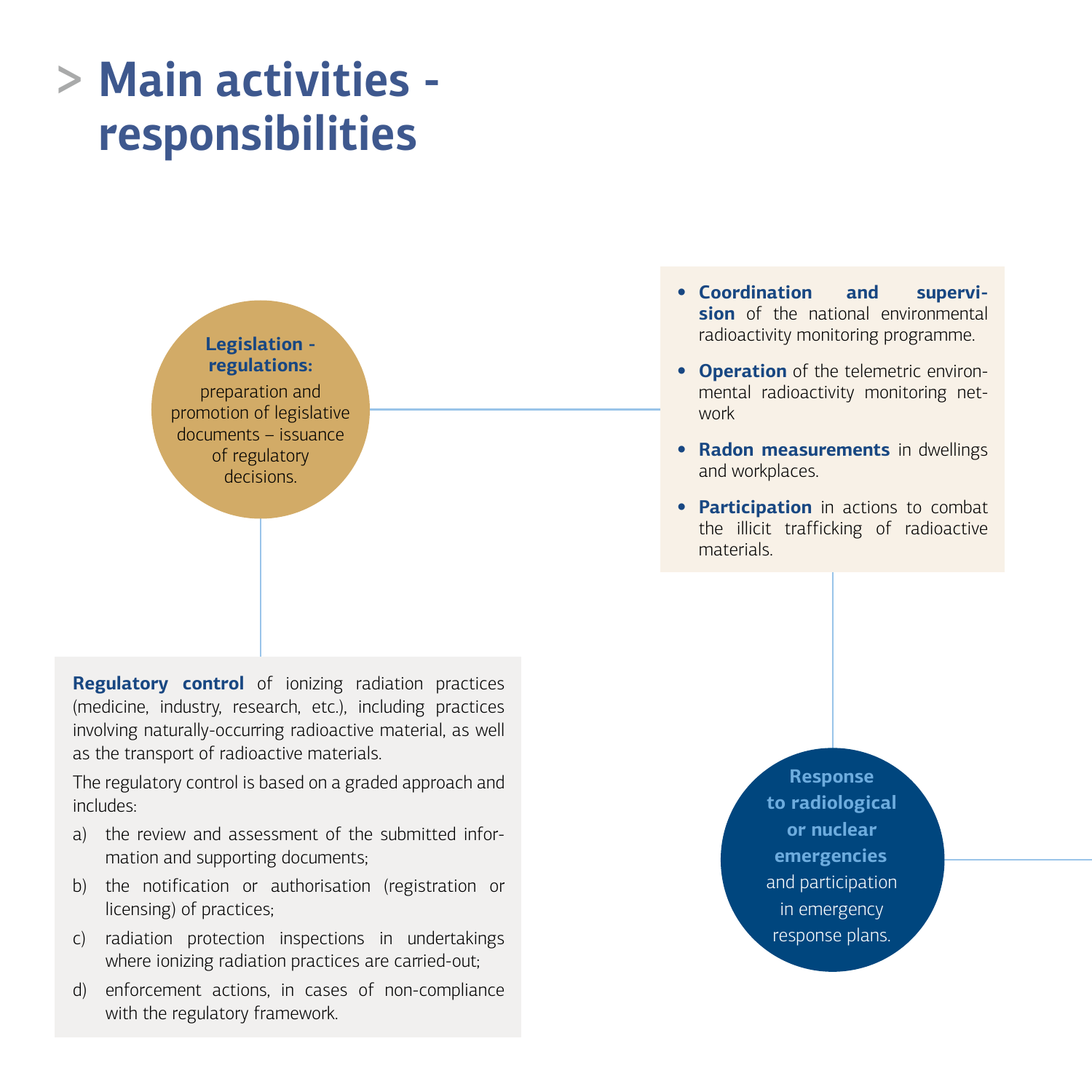**Provision of information** to the State authorities and implementation of information and awareness-raising actions on radiation.

**Communication and cooperation** with interested parties, European and international organisations.

- **Individual monitoring** of approximately 12.000 occupationally exposed workers to ionizing radiation.
- **Calibration of ionizing radiation** instruments.
- **Non-formal education to** professional groups working with radiation.

**Specialized analyses of radioactivity detection** on environmental samples, products, materials etc.

**Protection of the public against 1999 and 1999 and 1999 and 1999 and 1999 and 1999 and 1999 and 1999 and 1999 and 1999 and 1999 and 1999 and 1999 and 1999 and 1999 and 1999 and 1999 and 1999 and 1999 and 1999 and 1999 and artificially produced non-ionizing radiation** including:

- a) the review of radio-emission and environmental impact studies/ reports;
- b) in-situ inspections and measurements of electromagnetic fields in the vicinity of antennas and all types of lines, sub-stations and facilities of the electric power transmission and distribution system;
- c) the operation of the **National Observatory of Electromagnetic Fields.**

**IAEA's Regional Training Center in** Europe and Central Asia for radiation protection and safe use of radiation sources.

**Participation in research activities / postgraduate programs** within the scientific scope of its

### www.eeae.gr https://paratiritirioemf.eeae.gr

# **# aktinovolia**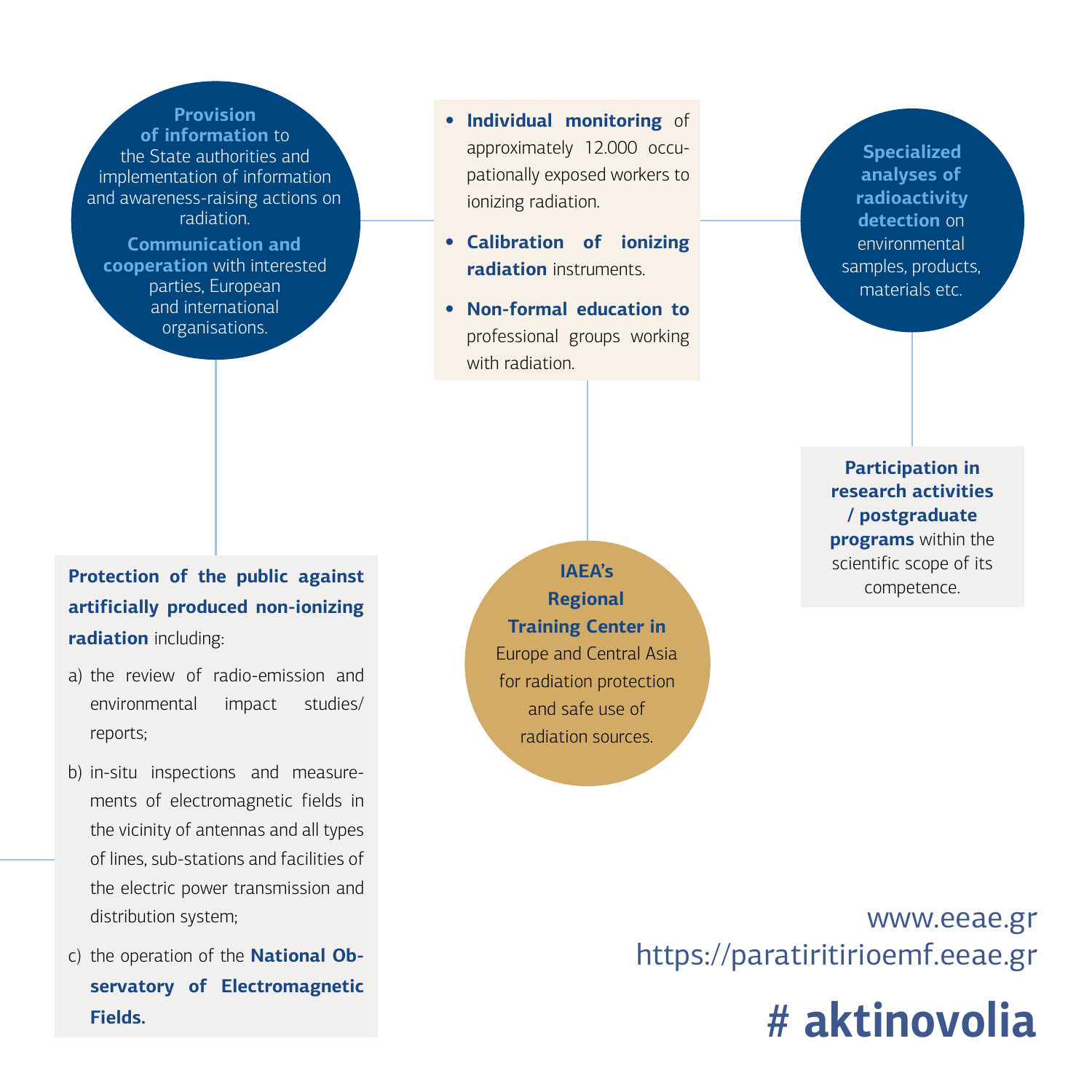### **Vision**

To be a modern regulatory authority, in the fields of radiation protection and radiological and nuclear safety, enjoying trust and recognition at national and international level, and a model public service fulfilling its tasks responsibly.

### **Values**

- Integrity and impartiality
- Competence
- Quality and Reliability
- Social Responsibility
- Excellence
- Openness

• Transparency

EEAE implements an **integrated management system and management by objectives,** which is certified according to ISO 9001:2015 standard requirements and incorporates all EEAE functions and accreditations.

Our policy is to serve public interest in accordance with our vision, mission and values, by providing high quality services and regulatory work.

EEAE is financed by two sources:

- government funds and
- revenues from services, fees, funds coming from research and development projects (Special Account).